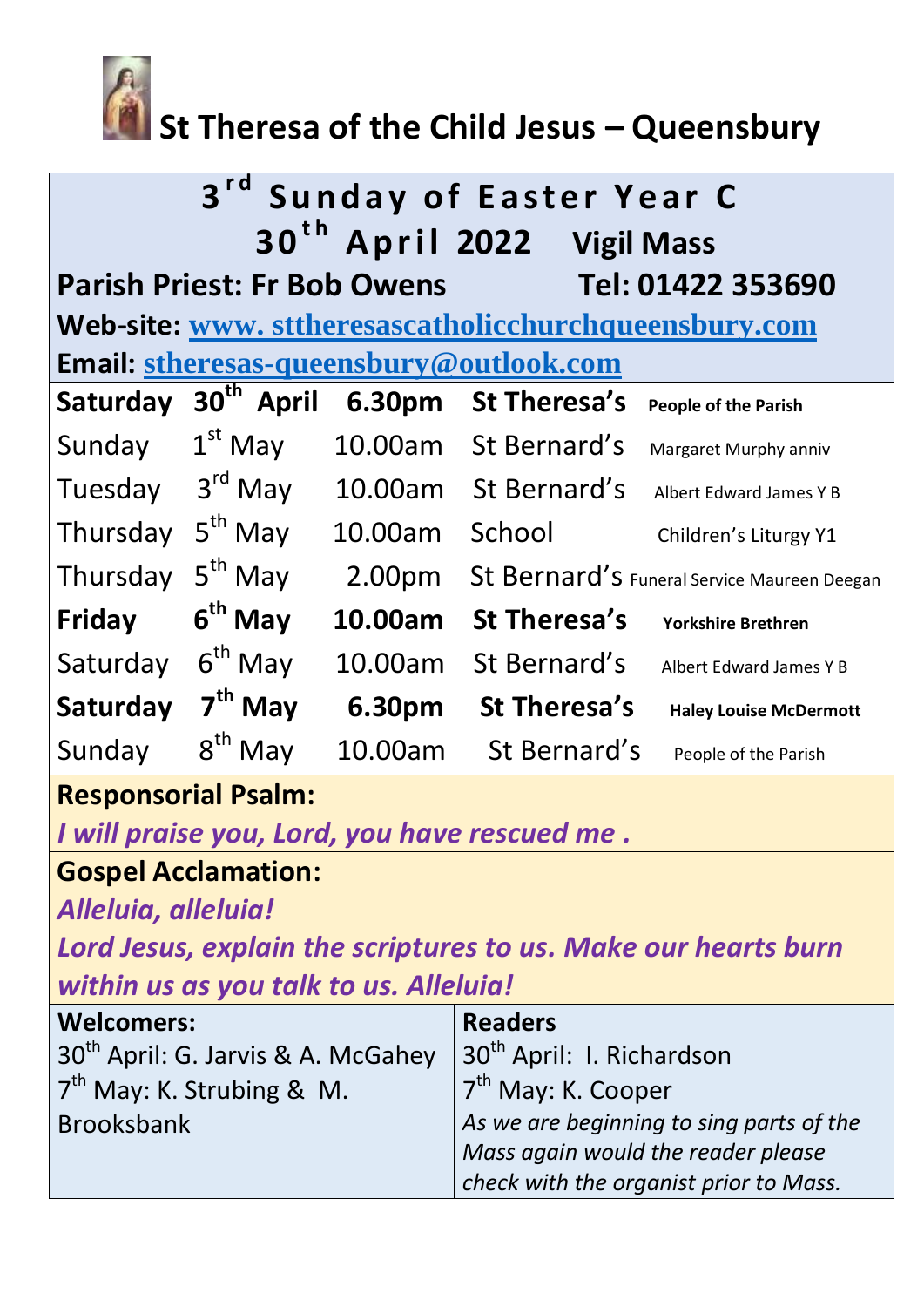### **Offertory Collection: 24th April £231.40 Cafod/ Ukraine £20 Thank you**



**The Pope's Prayer Intention for May –** for faith filled young people. We pray for all young people, called to live life to the fullest; may they see in Mary's life the way to listen, the depth of discernment, the courage that faith generates and the dedication to service.

**Please keep in mind all those who are in need in our prayers for whatever reason especially St Theresa's** - Inge Parkinson, the Hales family, Anne-Marie, Noah Brown and family, Sophie Middlemiss, Frank & Betty Mackrill, Cath & David Hodgson, Madelaine Hickinson, Gerard Coyne, Sam Rose, Canon Joe Taylor and many special intentions.

**St Bernard's** – Barbara McDonald, Jean Barraclough, Francis Marshall and Dave Sutcliffe. **Those who have died recently**:

 $\overline{a}$ 

**Those whose anniversaries occur about this time**: Lesley Hodgson

#### **ST. THERESA'S PARISH EVENTS**

*Week beginning 2nd May*

13th May **-** Christine Whitfield & Pat Wood

**Flower arrangements: 13th May** 

Cath Hodgson & Pam Pattison

**SUMMER FAIR – 26th June 2022 -** A reminder that we are collecting teddies, bottles and food for our tombola stalls. Please leave your contributions in the boxes/bags in the porch.

**St Theresa's Playgroup** – meets in the hall every Tuesday and Thursday in term time from 9.15am to 11.15am. Children aged 0 to preschool. £2 per child.

**There will be tea/ coffee in the Church Hall after Mass. Church Cleaning:** 

> *CAFOD collection during Lent/ Ukranian Appeal*

*Thank you to all parishioners here at St Theresa's. You are so generous. You have donated a total of £788.55 during Lent. A fantastic amount which includes £180 in donations and £385 from the soup lunches.* 



**AKA dance**  Saturday morning in the Hall.

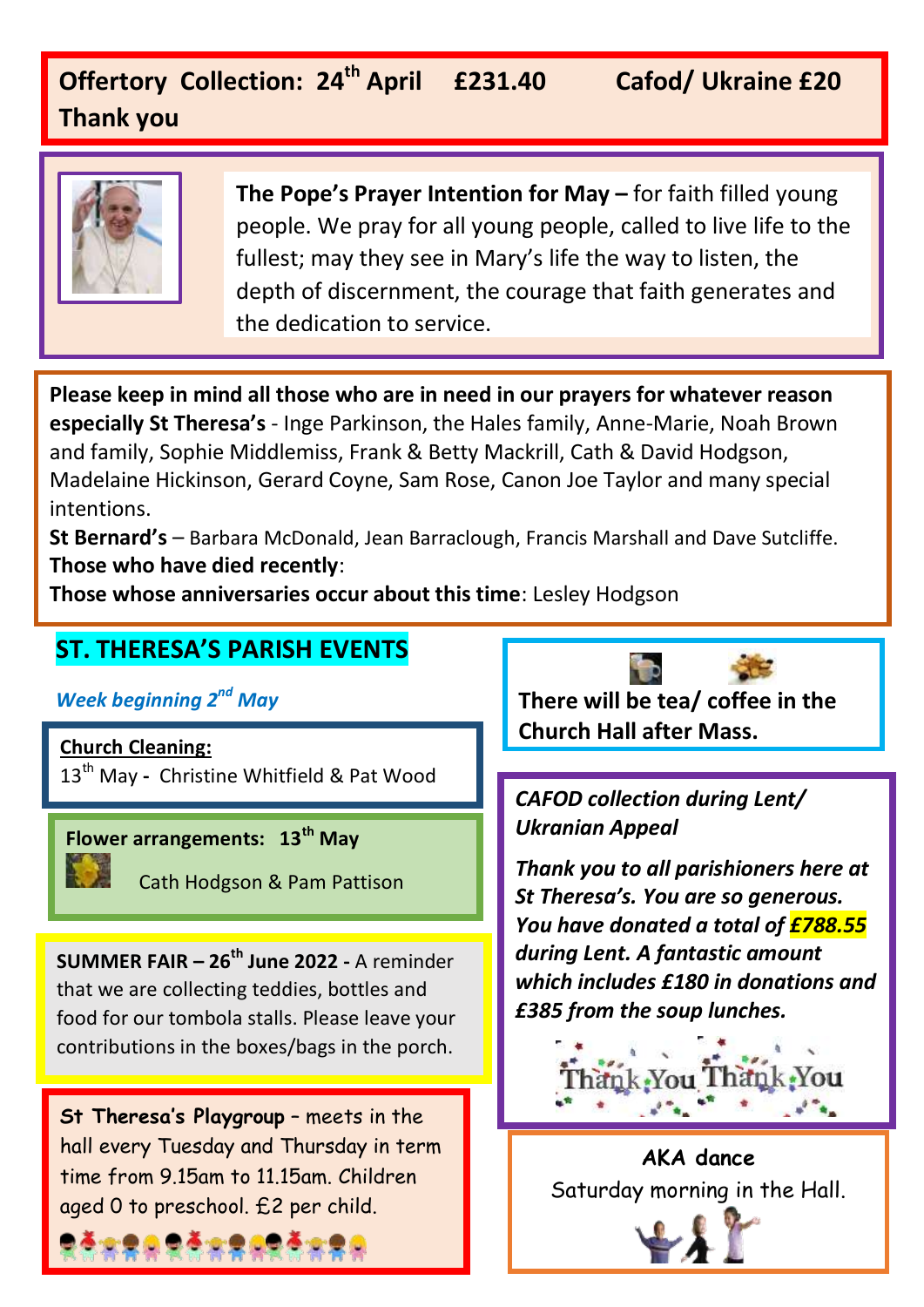**Craft Group** – will return this Tuesday at 1.30pm. Contact Cath Cooper for further information 01274 882988

There will be no Fatima Mass or singing this week. Both will return on Monday 9<sup>th</sup> May.

### **ST THERESA'S AFTERNOON TEA**

֖֖֖֖֖֖֖֖֖֖֪ׅ֖֖֪֪ׅ֖֖֚֚֚֚֚֚֚֚֚֚֚֚֚֚֚֚֚֚֚֚֬֝֝֝֝֝֝֝֝֝

**SUNDAY 8th May 2022 from 2pm to 4pm**

**Tickets £5 on sale after Mass today.**

**An opportunity to meet up with friends**

**and enjoy a traditional afternoon tea.**



#### **ST THERESA'S PARISH WORKING WEEKEND – Saturday May 21st 2022 at 10am**

The last Parish working day was in June 2019 – then COVID struck so there is a fair bit to do and your help will be greatly appreciated. I know we are all getting older but none of the tasks are too challenging and you can always sit down for a rest. Have a look at the photographs on the board in the Church porch. There is a list of jobs that have been identified as needing doing on the table in the porch. Please read through it and if you can help, please write your name opposite the task. More than one person can do the same job. Thank you very much for volunteering. Bring a sandwich if you are staying for lunch. Tea/ coffee and biscuits will be provided.

#### **JOBS THAT NEED DOING**:

- 1. A very small amount of pointing to the front steps of the porch.
- 2. Trim the hedges and trees at the front of Church to be done later in the year.
- 3. Varnish the outside and inside of the front doors to Church.
- 4. Paint the handrails at the front of Church.
- 5. Re-concrete the posts belonging to the red notice board on the corner.
- 6. Weeding outside at the bottom of the boundary wall on Russell Road.
- 7. General weeding in the Church grounds.
- 8. Paint the 3 outside windows of the Church hall near the garage.
- 9. Touching up the green and cream paint on the walls of the hall and kitchen.
- 10.Tidy the bar and dispose of the out of date alcohol and other drinks.
- 11.Touch up a very small area in the disabled toilet.
- 12.Clean the windows in Church with a long brush/mop
- 13.Repaint some window sills in Church.
- 14.Varnish the side door into the hall both inside and out.